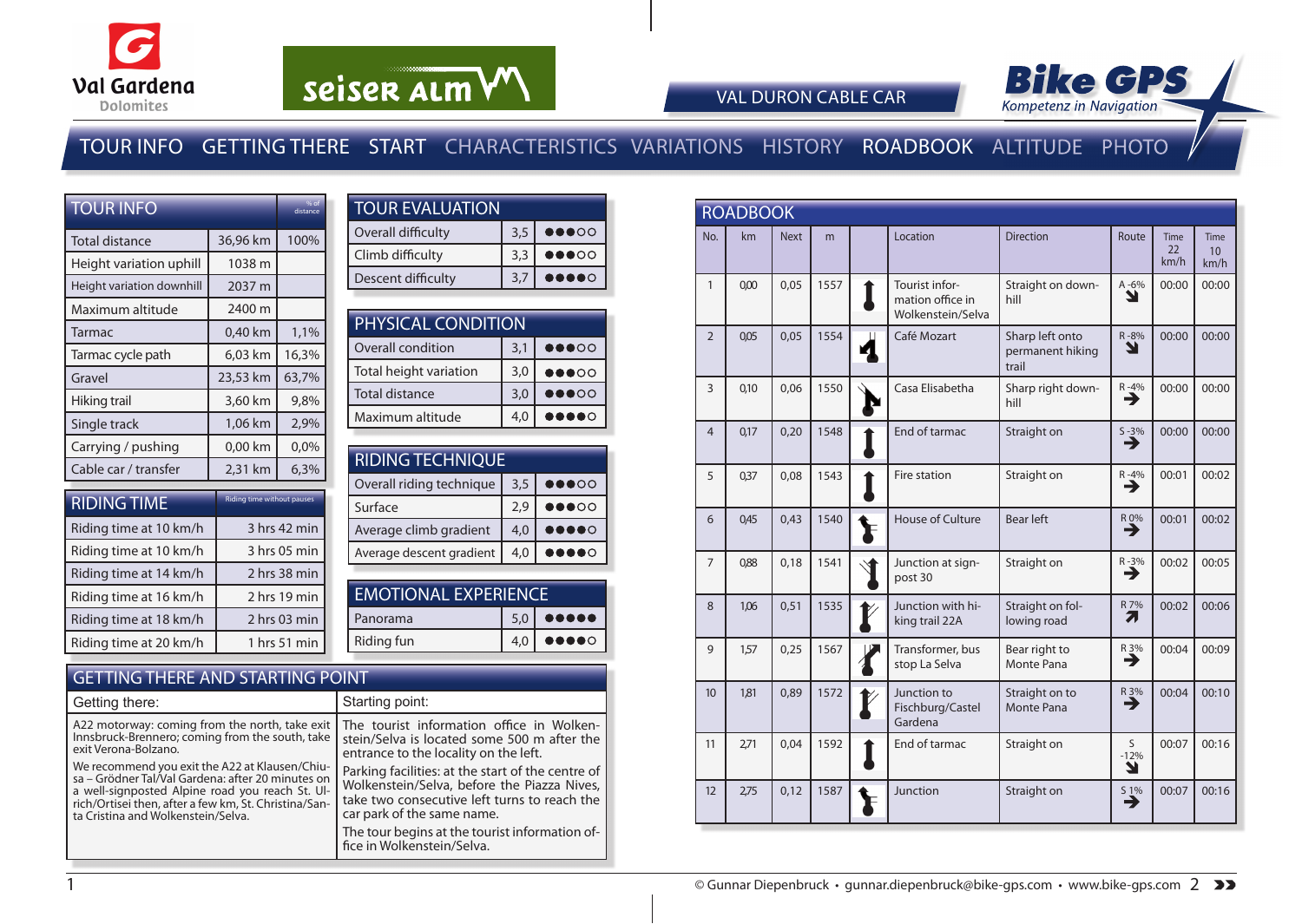



VAL DURON CABLE CAR

#### TOUR INFO GETTING THERE START CHARACTERISTICS VARIATIONS HISTORY ROADBOOK ALTITUDE PHOTO

|     | <b>ROADBOOK</b> |             |      |                 |                                                   |                             |                               |                           |                                        |
|-----|-----------------|-------------|------|-----------------|---------------------------------------------------|-----------------------------|-------------------------------|---------------------------|----------------------------------------|
| No. | km              | <b>Next</b> | m    |                 | Location                                          | <b>Direction</b>            | Route                         | <b>Time</b><br>22<br>km/h | <b>Time</b><br>10 <sup>°</sup><br>km/h |
| 13  | 2,87            | 0,09        | 1590 |                 | Ciaslat (towards<br>Sellajoch/Passo<br>Sella)     | Straight on                 | $S - 9%$<br>צ                 | 00:07                     | 00:17                                  |
| 14  | 2,96            | 0,50        | 1581 |                 | End of gravel path                                | Straight on                 | $P - 5%$<br>Y                 | 00:08                     | 00:17                                  |
| 15  | 3,46            | 0,08        | 1562 |                 | Beginning of tar-<br>mac                          | Straight on                 | R-9%<br>Y                     | 00:09                     | 00:20                                  |
| 16  | 3,54            | 0,58        | 1555 |                 | Prensanueva<br>apartments                         | Bear left to Monte<br>Pana  | R 12%<br>71                   | 00:09                     | 00:21                                  |
| 17  | 4,12            | 0,09        | 1625 |                 | Junction to S.<br>Cristina, Selva/<br>Wolkenstein | Bear left following<br>road | $R - 2\%$                     | 00:11                     | 00:24                                  |
| 18  | 4,21            | 0,39        | 1624 |                 | Crossing with<br>bottom of Monte<br>Pana lift     | Straight on Saltria<br>30   | S10%<br>71                    | 00:11                     | 00:25                                  |
| 19  | 4,61            | 0,40        | 1662 |                 | Junction to ski<br>jump                           | Straight on uphill          | S 9%<br>71                    | 00:12                     | 00:27                                  |
| 20  | 5,01            | 0,83        | 1702 | $\blacklozenge$ | Junction (towards<br>Strena)                      | Straight on uphill          | S 6%<br>71                    | 00:13                     | 00:30                                  |
| 21  | 5,83            | 0,69        | 1760 |                 | Junction to Jender<br>Valley                      | Bear left to Saltria        | $\sum_{n=1}^{\infty}$         | 00:15                     | 00:34                                  |
| 22  | 652             | 0.46        | 1782 |                 | Junction to<br>Langkofelscharte<br>gorge          | Straight on to<br>Saltria   | $\overset{51\%}{\rightarrow}$ | 00:17                     | 00:39                                  |
| 23  | 6.98            | 0,35        | 1788 | ╡               | Junction to<br>Langkofelscharte<br>gorge          | Straight on uphill          | S 7%<br>7                     | 00:19                     | 00:41                                  |
| 24  | 7,33            | 3,11        | 1815 |                 | Junction                                          | Bear left to<br>Zallinger   | S 8%<br>7.                    | 00:19                     | 00:43                                  |

| <b>ROADBOOK</b> |       |             |      |   |                                                        |                                      |                  |                    |                                        |
|-----------------|-------|-------------|------|---|--------------------------------------------------------|--------------------------------------|------------------|--------------------|----------------------------------------|
| No.             | km    | <b>Next</b> | m    |   | Location                                               | <b>Direction</b>                     | Route            | Time<br>22<br>km/h | <b>Time</b><br>10 <sup>°</sup><br>km/h |
| 25              | 10.44 | 0.14        | 2060 |   | Junction to<br>Plattkofel Hut                          | Bear right to<br>Zallinger 9         | $S - 4%$<br>→    | 00:28              | 01:02                                  |
| 26              | 10,58 | 0,18        | 2053 |   | Junction towards<br><b>Florian chairlift</b>           | Bear left to<br>Zallinger, Saltria 9 | $S - 9%$<br>צ    | 00:28              | 01:03                                  |
| 27              | 10,76 | 0,47        | 2037 |   | Zallinger Hut, cha-<br>pel, water source               | Bear right downhill                  | $S - 9%$<br>Y    | 00:29              | 01:04                                  |
| 28              | 11,23 | 1,14        | 1996 |   | Bridge over stream<br>Junction to Dialer<br>church 7   | Straight on to<br>Saltria 8          | $S-12%$<br>◥     | 00:30              | 01:07                                  |
| 29              | 12,37 | 0,30        | 1859 |   | Junction to bend                                       | Bear left uphill                     | S 10%<br>71      | 00:33              | 01:14                                  |
| 30              | 12,67 | 1.12        | 1891 |   | Junction to bend                                       | Bear right uphill                    | S 12%<br>71      | 00:34              | 01:16                                  |
| 31              | 13,79 | 1,33        | 2021 | р | Junction                                               | Sharp right to<br>Molignon Hut       | W 8%<br>71       | 00:37              | 01:22                                  |
| 32              | 15,12 | 0,25        | 2119 |   | Junction to<br><b>Plattkofel Hut</b>                   | Straight on                          | W 5%<br>71       | 00:41              | 01:30                                  |
| 33              | 15,37 | 0,12        | 2130 |   | <b>Below Dialer</b><br>Church/Chapel of<br>St. Anthony | Sharp left to<br><b>Tierser Alpl</b> | S 10%<br>Ζ.      | 00:41              | 01:32                                  |
| 34              | 15,49 | 0,42        | 2143 |   | Dialer Church/<br>Chapel of St.<br>Anthony             | Bear right to<br><b>Tierser Alpl</b> | S 20%            | 00:42              | 01:32                                  |
| 35              | 15,91 | 0,38        | 2226 |   | Electric fence                                         | Bear right to<br>Plattkofel Hut      | W<br>$-10%$<br>Y | 00:43              | 01:35                                  |
| 36              | 16,29 | 0.08        | 2186 |   | Junction                                               | Bear left on flat                    | $P - 2%$<br>⊣    | 00:44              | 01:37                                  |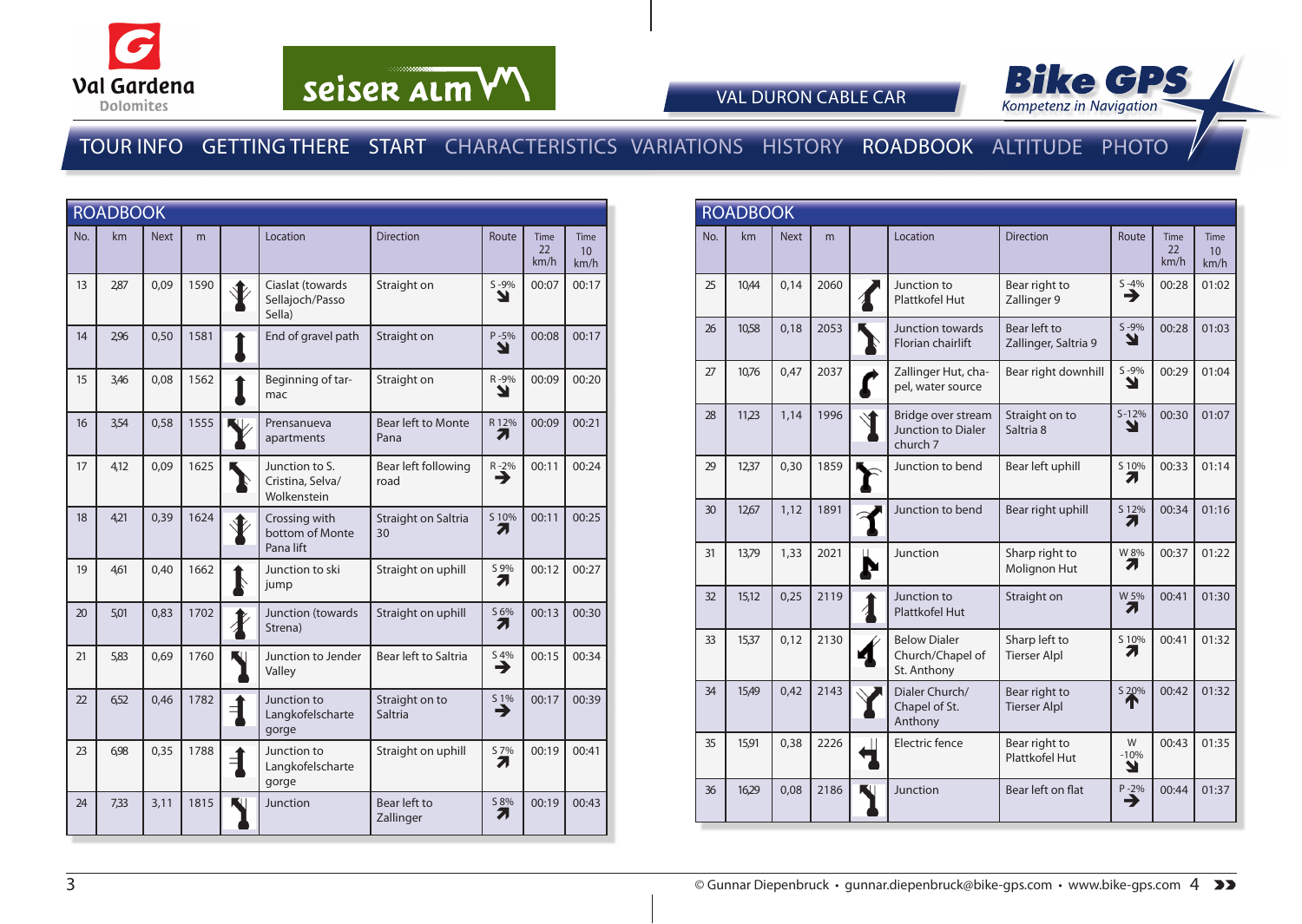



VAL DURON CABLE CAR

### TOUR INFO GETTING THERE START CHARACTERISTICS VARIATIONS HISTORY ROADBOOK ALTITUDE PHOTO

|     | <b>ROADBOOK</b> |             |      |                       |                                           |                                      |               |                           |                                         |
|-----|-----------------|-------------|------|-----------------------|-------------------------------------------|--------------------------------------|---------------|---------------------------|-----------------------------------------|
| No. | km              | <b>Next</b> | m    |                       | Location                                  | <b>Direction</b>                     | Route         | <b>Time</b><br>22<br>km/h | <b>Time</b><br>10 <sup>10</sup><br>km/h |
| 37  | 16,37           | 1,16        | 2185 |                       | Mahlknechtjoch/<br>Passo Duron            | Right to Val Duron                   | $S-12%$<br>צ  | 00:44                     | 01:38                                   |
| 38  | 17,54           | 0,72        | 2047 | ╡                     | <b>Hut</b>                                | Straight on down-<br>hill            | $S-12%$<br>ע  | 00:47                     | 01:45                                   |
| 39  | 18,25           | 1,91        | 1967 |                       | Junction to<br>Antermoia Hut              | Straight on<br>Campitello            | $S - 3%$<br>→ | 00:49                     | 01:49                                   |
| 40  | 20,16           | 0,86        | 1897 |                       | Junction to<br>Antermoia Hut              | Straight on<br>Campitello            | $S - 2%$<br>Ě | 00:54                     | 02:00                                   |
| 41  | 21,02           | 0,90        | 1875 |                       | Lino Brach Hut                            | Straight on                          | $S - 1%$<br>→ | 00:57                     | 02:06                                   |
| 42  | 21,92           | 0,03        | 1865 |                       | Junction above<br>Duron Hut               | Right following<br>main hiking trail | $S-13%$<br>N  | 00:59                     | 02:11                                   |
| 43  | 21,95           | 0,06        | 1861 |                       | Junction to<br>Plattkofel Hut             | Bear right downhill<br>to Campitello | $S-15%$<br>צ  | 00:59                     | 02:11                                   |
| 44  | 22,01           | 0,18        | 1852 |                       | Duron Hut                                 | Straight on                          | $S-14%$<br>ע  | 01:00                     | 02:12                                   |
| 45  | 22,19           | 0,03        | 1828 |                       | Junction to<br>Antermoia Hut              | Straight on<br>Campitello            | $S - 3%$<br>→ | 01:00                     | 02:13                                   |
| 46  | 22,22           | 1,05        | 1827 | $\blacktriangleright$ | Junction to<br>Sentiero per<br>Campitello | Straight on                          | $S-14%$<br>ע  | 01:00                     | 02:13                                   |
| 47  | 23,27           | 0,83        | 1679 |                       | Junction towards<br>Sandro Pertini Hut    | Straight on                          | $S-13%$<br>Y  | 01:03                     | 02:19                                   |
| 48  | 24,10           | 0,08        | 1568 | ╡                     | Bridge over stream                        | Straight on                          | $S-13%$<br>N  | 01:05                     | 02:24                                   |
| 49  | 24.18           | 0.61        | 1557 |                       | Junction                                  | Straight on                          | $S-11%$<br>ע  | 01:05                     | 02:25                                   |

|     | <b>ROADBOOK</b> |             |      |           |                                                       |                                   |                             |                           |                                        |
|-----|-----------------|-------------|------|-----------|-------------------------------------------------------|-----------------------------------|-----------------------------|---------------------------|----------------------------------------|
| No. | km              | <b>Next</b> | m    |           | Location                                              | <b>Direction</b>                  | Route                       | <b>Time</b><br>22<br>km/h | <b>Time</b><br>10 <sup>°</sup><br>km/h |
| 50  | 24,79           | 0,53        | 1500 |           | Bridge over<br>stream, car park                       | Straight on                       | $\mathsf{R}$<br>$-13%$<br>Y | 01:07                     | 02:28                                  |
| 51  | 25,32           | 0,19        | 1430 |           | Junction after first<br>houses                        | Straight on along<br>stream       | R-8%<br>Y                   | 01:09                     | 02:31                                  |
| 52  | 25,51           | 0,34        | 1414 |           | Albergo Ladino in<br>Campitello                       | Left/right via Pent<br>de Sèra    | R-6%<br>Y                   | 01:09                     | 02:33                                  |
| 53  | 25,84           | 0,10        | 1400 |           | Car park at bottom<br>of Col Rodella lift             | Left towards cable<br>car         | $\overline{P}$              | 01:10                     | 02:35                                  |
| 54  | 25,94           | 2,31        | 1400 |           | <b>Bottom of Col</b><br>Rodella lift in<br>Campitello | Take cable car                    | X 29%<br>Т                  | 01:10                     | 02:35                                  |
| 55  | 28,25           | 0,14        | 2399 |           | Top of Col Rodella<br>lift                            | Straight on                       | S 1%<br>→                   | 01:17                     | 02:49                                  |
| 56  | 28,39           | 0,51        | 2400 | $\lambda$ | Rifugio des Alpes<br>hut                              | <b>Straight on Passo</b><br>Sella | $S-19%$<br>צ                | 01:17                     | 02:50                                  |
| 57  | 28,91           | 0,47        | 2313 |           | Crossroads                                            | Right Passo Sella                 | $S - 14%$<br>N              | 01:18                     | 02:53                                  |
| 58  | 29,37           | 0,19        | 2243 |           | Junction to<br><b>Rodella Hut</b>                     | <b>Straight on Passo</b><br>Sella | $S-10%$<br>N                | 01:20                     | 02:56                                  |
| 59  | 29,56           | 0,51        | 2224 |           | Salei Hut                                             | Straight on                       | $S - 3%$<br>→               | 01:20                     | 02:57                                  |
| 60  | 30,07           | 0,16        | 2212 |           | Crossroads (to<br>Salei Hut)                          | Bear left at mea-<br>dow          | W<br>$-13%$<br>Y            | 01:22                     | 03:00                                  |
| 61  | 30,23           | 0,11        | 2190 |           | Junction near<br>chapel                               | Straight on                       | W-9%<br>Y                   | 01:22                     | 03:01                                  |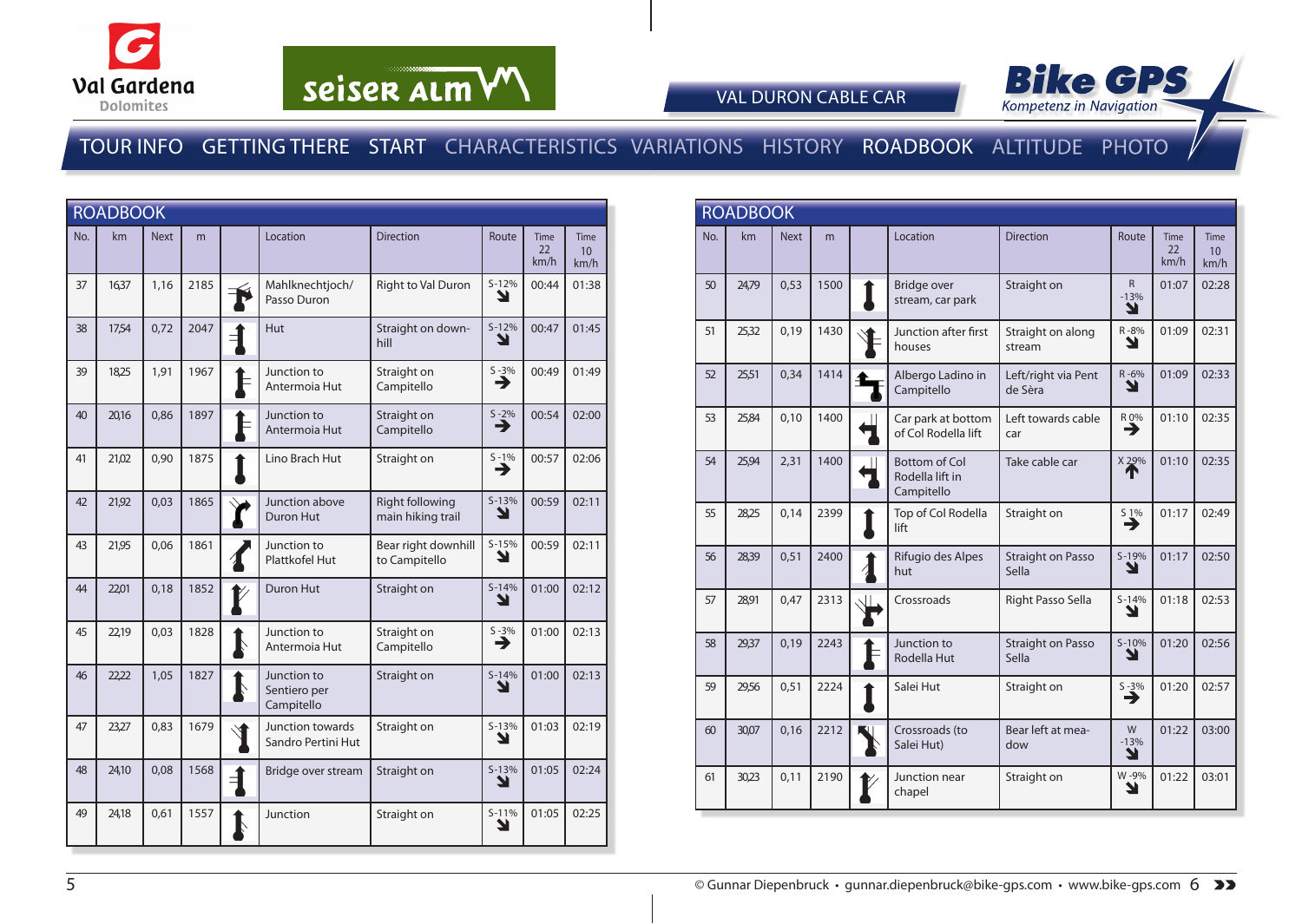



VAL DURON CABLE CAR

### TOUR INFO GETTING THERE START CHARACTERISTICS VARIATIONS HISTORY ROADBOOK ALTITUDE PHOTO

| <b>ROADBOOK</b> |       |             |      |                  |                                                            |                                        |                  |                    |                           |
|-----------------|-------|-------------|------|------------------|------------------------------------------------------------|----------------------------------------|------------------|--------------------|---------------------------|
| No.             | km    | <b>Next</b> | m    |                  | Location                                                   | <b>Direction</b>                       | Route            | Time<br>22<br>km/h | <b>Time</b><br>10<br>km/h |
| 62              | 30,34 | 0,06        | 2181 |                  | Car park at<br>bottom of<br>Langkofelscharte<br>gorge lift | Straight on                            | $S - 2%$<br>→    | 01:22              | 03:02                     |
| 63              | 30,40 | 0,10        | 2180 |                  | Intersection with<br>gravel road                           | Right downhill                         | $S - 9%$<br>Y    | 01:22              | 03:02                     |
| 64              | 30,51 | 0,49        | 2171 | ╡                | Crossroads by hut                                          | Straight on Plan de<br>Gralba          | P-12%<br>Y       | 01:23              | 03:03                     |
| 65              | 30,99 | 0,03        | 2113 |                  | Hut (fence)                                                | Straight on bet-<br>ween hut and barn  | $S - 6%$<br>Y    | 01:24              | 03:05                     |
| 66              | 31,02 | 0,05        | 2111 |                  | Path junction                                              | Straight on over<br>meadow             | W-6%<br>Y        | 01:24              | 03:06                     |
| 67              | 31,08 | 0,53        | 2108 | 主                | Crossroads                                                 | Straight on                            | W<br>$-10%$<br>Y | 01:24              | 03:06                     |
| 68              | 31,61 | 0,63        | 2047 | $\ddagger$       | Crossroads                                                 | Straight on                            | $S-11%$<br>Y     | 01:26              | 03:09                     |
| 69              | 32,24 | 0,60        | 1975 |                  | Intersection                                               | Bear right to Plan<br>de Gralba, Selva | $S-11%$<br>Ł     | 01:27              | 03:13                     |
| 70              | 32,84 | 0,69        | 1910 | $\boldsymbol{l}$ | Wayside cross                                              | Follow main path                       | $S-17%$<br>N     | 01:29              | 03:17                     |
| 71              | 33,54 | 0,27        | 1805 | ļ                | Junction to Jeuf de<br>Frea (near bottom<br>of drag lift)  | Straight on                            | $S - 8%$<br>Y    | 01:31              | 03:21                     |
| 72              | 33,80 | 0,14        | 1787 |                  | <b>Bridge over Rio</b><br>Gardena stream                   | Bear right over<br>bridge              | $R - 3%$<br>→    | 01:32              | 03:22                     |
| 73              | 33,94 | 0,15        | 1783 |                  | Bottom of the Piz<br>Sella lift                            | Left                                   | $R - 1%$<br>∍    | 01:32              | 03:23                     |

| <b>ROADBOOK</b> |       |             |      |  |                                      |                                                 |                             |                           |                                        |
|-----------------|-------|-------------|------|--|--------------------------------------|-------------------------------------------------|-----------------------------|---------------------------|----------------------------------------|
| No.             | km    | <b>Next</b> | m    |  | Location                             | <b>Direction</b>                                | Route                       | <b>Time</b><br>22<br>km/h | <b>Time</b><br>10 <sup>1</sup><br>km/h |
| 74              | 34,09 | 0,10        | 1781 |  | Bridge over Plan<br>de Gralba stream | Left to Plan Selva<br>(over bridge)             | S 4%<br>Л                   | 01:32                     | 03:24                                  |
| 75              | 34,19 | 0,06        | 1785 |  | Covered snowgun                      | Bear right to<br>Wolkenstein/Selva              | $S - 5%$<br>Y               | 01:33                     | 03:25                                  |
| 76              | 34,25 | 0,79        | 1782 |  | Junction at edge<br>of forest        | Bear right downhill<br>to Wolkenstein/<br>Selva | W<br>$-21%$                 | 01:33                     | 03:25                                  |
| 77              | 35,04 | 0,19        | 1621 |  | Bridge over stream                   | Bear right over<br>bridge then along<br>stream  | $S - 9%$<br>↘               | 01:35                     | 03:30                                  |
| 78              | 35,23 | 0,25        | 1604 |  | Carpentry shop                       | Straight on to<br>Wolkenstein/Selva             | $R - 6%$<br>Υ               | 01:36                     | 03:31                                  |
| 79              | 35,48 | 0,06        | 1589 |  | Intersection with<br>main road       | Sharp right to Plan<br>de Gralba                | A 7%<br>71                  | 01:36                     | 03:32                                  |
| 80              | 35,53 | 0,77        | 1593 |  | Casa Alpina                          | Bear right (left<br>along sports<br>ground)     | $R-1%$                      | 01:36                     | 03:33                                  |
| 81              | 36,31 | 0,28        | 1581 |  | Hotel La Tambra                      | Bear left onto<br>course of old<br>railway      | $R - 2%$<br>→               | 01:39                     | 03:37                                  |
| 82              | 36.58 | 0.09        | 1577 |  | <b>Hotel Sun Valley</b>              | Sharp left downhill                             | $\mathsf{R}$<br>$-12%$<br>Y | 01:39                     | 03:39                                  |
| 83              | 36,67 | 0,04        | 1567 |  | Intersection with<br>main road       | Sharp right                                     | $A - 3\%$                   | 01:40                     | 03:40                                  |
| 84              | 36.71 | 0,09        | 1566 |  | <b>Hotel Krone</b>                   | Bear left following<br>main road                | $A \underline{0}\%$<br>→    | 01:40                     | 03:40                                  |